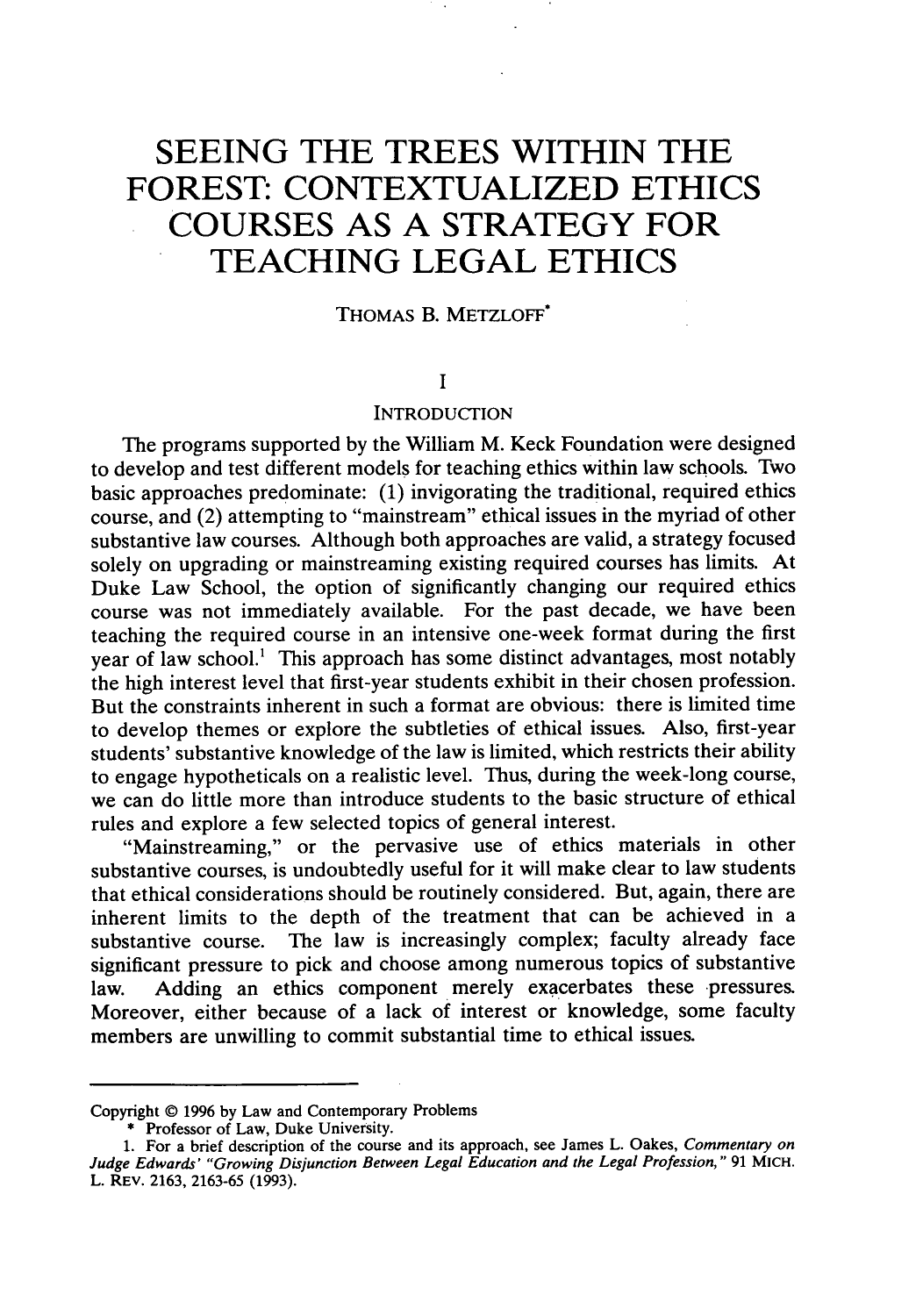For these reasons, the approach adopted at Duke did not attempt a radical revision of the required ethics course or the development of ethical components or sub-units for substantive courses. Rather, our objective was to develop a broad array of advanced courses and seminars that directly deal with ethical problems that arise in specific lawyering contexts, such as civil or criminal litigation, or actions before regulatory agencies. Inherent in this pedagogical approach is an assumption that while there are overlapping considerations across various practice areas, the ethical issues faced by lawyers in these different contexts vary to a considerable extent. Rather than attempt to compare and contrast these differing concerns, our objective was to embrace the differences.

This article reports on our efforts to pursue this pedagogical development. Primarily, it describes my effort to design a specialized ethics course for the field of civil litigation and contrasts this specialized course approach with an alternative strategy of trying to instill greater ethical content in the traditional civil procedure course. The article then briefly canvasses other lawyering contexts in which faculty at Duke Law School have offered advanced ethics offerings. The article concludes with a brief reflection on the strengths and weaknesses of the specialized course approach.

## II

# AN EXAMPLE: ETHICAL ISSUES IN CIVIL LITIGATION

An initial question in developing a specialized ethics offering is whether there is sufficient content to carry a semester-long course. For the purpose of this article, a more important question is whether exposure to one particular slice of the ethics world-without elaborate consideration of other ethical challenges raised in other areas of legal practice-is desirable. The extensive description of the course I developed on ethical issues in civil litigation provides a basis for answering these questions.

To be sure, certain ethical concerns are not as well addressed in the civil litigation context as in others. For example, the challenges of disclosure of confidential information or the appropriateness of withdrawal as an ethical response are almost certainly better analyzed in the context of the corporate lawyer, who may become aware of information that if not disclosed may seriously injure someone.<sup>2</sup> Litigation, on the other hand, tends by its nature to be retrospective in most instances; the problem has already occurred, and thus certain types of confidentiality problems are minimized. Similarly, the growing recognition of conflict of laws questions relating to ethical issues has not yet

*<sup>2.</sup>* See ABA Comm. on Ethics and Professional Responsibility, Formal Op. 366 (1992) (withdrawal when a lawyer's services will otherwise be used to perpetrate a fraud); Stephen Gillers, Model Rule 1.13(c) Gives the Wrong Answer to the Question of Corporate Counsel Disclosure, 1 GEO. J. LEGAL ETHics 289 (1987).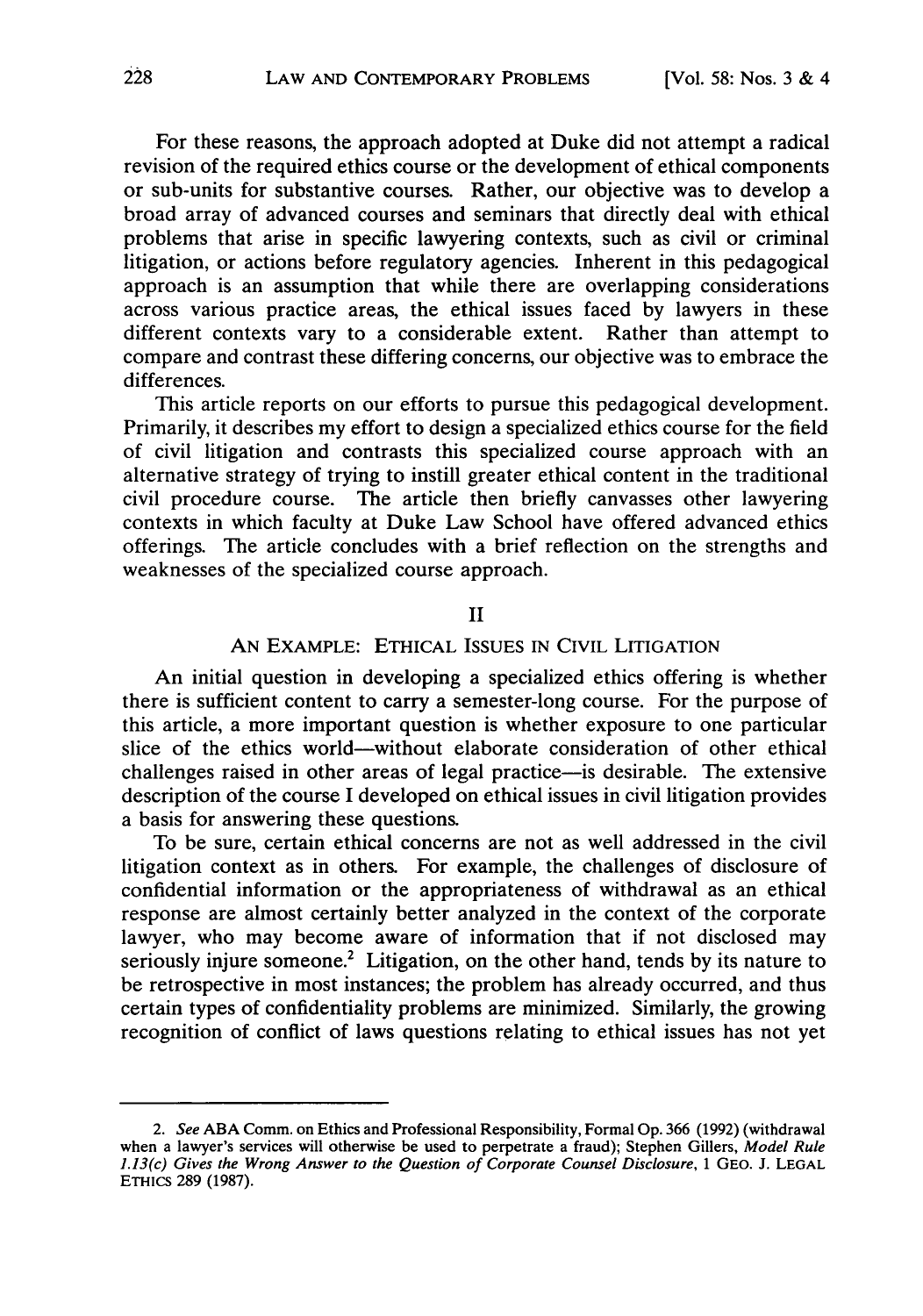proven to be of great significance for litigators.<sup>3</sup> Nevertheless as detailed below, the civil litigation context provides a superb sounding board for a wide array of challenging ethical problems.

#### **A.** Exploring the Culture of Litigation

I begin the course with an overview of the "culture of litigation." Admittedly, this overview is somewhat problematic; regional variations in litigation-related cultural norms, even if identifiable, complicate any systematic study. The primary readings present contrasting stories of lawyers handling various matters: the first about an attorney who is clearly committed to the "pure form" of the adversarial process,<sup>4</sup> the other about an attorney who is apparently more concerned with broader societal goals.' Students are encouraged to share examples they have encountered that describe typical litigators. We also look at how litigators have been depicted in popular films and novels. **All** of this is related to the central goal of the course: to examine critically the power and desirability of the adversarial ethic.

#### B. Origins, Structure, and Purpose of Ethical Rules

After the overview session, I find it necessary to provide **by** way of review a reintroduction to the formal ethical rules and their origins. To keep this review exercise in context, I highlight specific provisions from earlier codes of legal ethics that bear directly on important litigation-related issues. **By** focusing on the historical origins or manifestations of the adversarial process, one can both review the structure of codes and develop some insights into how ethics rules define or limit the culture of litigation. For example, I ask students to react to assigned excerpts from David Hoffman's **1836** Resolutions in Regard to Professional Deportment **by** indicating which rules they find anachronistic,

<sup>3.</sup> *Cf.* Stephen B. Burbank, *State Ethical Codes and Federal Practice: Emerging Conflicts and Suggestions for Reform,* 19 FORDHAM URB. L. J. 969 (1992) (describing the "increasingly troublesome" problems of disuniformity created when federal court rules incorporate state or bar association norms of professional conduct).

<sup>4.</sup> The particular story **I** use is the account of a malpractice trial conducted **by** well-known Chicago attorney Philip Corboy contained in **JOHN** A. **JENKINS,** THE LITIGATORS: INSIDE THE POWERFUL WORLD OF AMERICA'S HIGH-STAKES TRIAL LAWYERS (1989). One of my favorite passages in the account quotes Corboy as follows:

I have a weakness as a cross-examiner: activism. When I'm on a roll, I've got a tendency to brutalize. **My** business, bottom line, is to win. Sometimes it takes a stiletto rather than a guillotine! I have to be constantly on guard, constantly aware that crucifixion of every witness is not a necessity! ... Winning isn't everything, it's the ONLY thing! There are no excuses for losing. Every time I've ever had any semblance of failure, I've said to myself, on reflection, "There are lots of lawyers who could have done better than **I."** And that's what the client's entitled to get. He's entitled to get the best, and if I can't give it to him **I** shouldn't be in the case!

*Id.* at 353.

*<sup>5.</sup> See* Steven Lubet, *Professionalism Revisited,* 42 EMORY L. J. 197, 206-08 **(1993)** (describing the positive impact of the presence of well-respected lawyer Albert Jenner handling a case in an usually chaotic landlord-tenant and collection court).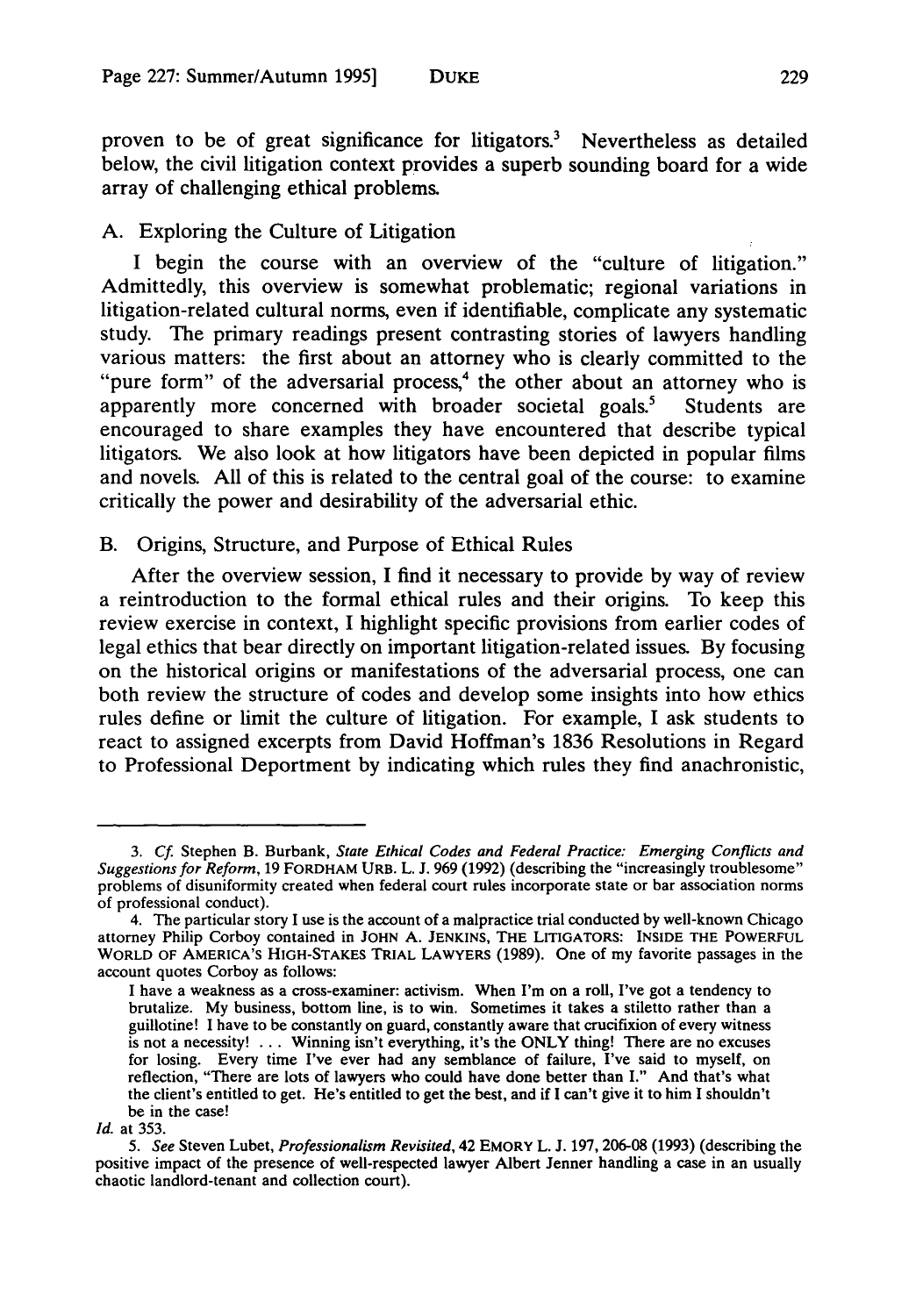enlightening, naive, or otherwise noteworthy.<sup>6</sup> Several of Hoffman's "rules"-such as the rule against asserting "technical" defenses such as the statute of limitations<sup>7</sup> are clearly contrary to modern sensibilities and elicit interesting reactions. For the more modern codes, it is useful to explore briefly the drafting process to understand the political nature of these documents.<sup>8</sup> A central goal of any ethics course must be to learn to read the rules rigorously and critically.

# C. Critically Examining the Theory of the Adversarial Process

For all the supposed dedication our litigation system has to the ethic of the adversarial process, most students know little about its origins. It is often simply assumed that "this is the way it is." Accordingly, some exposure to its historical roots is necessary for a reasoned consideration of its validity as a workable paradigm.9 Beyond that, it is fair to spend some time reading those who defend the faith of the adversarial system,<sup>10</sup> including those who attempt to justify its possible excesses.

However, one must also acknowledge that the current procedural system is not totally accepting of the adversarial ethic. Indeed, it is fair to ask whether we in fact have an adversarial process, as is so commonly assumed. In answering this inquiry, one profitably can consider key civil procedure developments, such as the new disclosure rules that replace (at least in those districts that are using them) portions of the discovery process. Other changes, including the evolution of judicial authority to manage cases, open-ended discovery, alternative dispute resolution, and the trend toward judicial authority to sanction attorney misconduct make it abundantly clear that our civil procedure system is far less committed to. a system of adversarial ethics than is commonly thought.<sup>11</sup> Existing ethics opinions, for example, provide that lawyers are not to take advantage of an opposing party's inadvertent disclosures of confidential information during the discovery process.12

<sup>6.</sup> **DAVID HOFFMAN, A COURSE** OF **LEGAL STUDY, ADDRESSED** TO **STUDENTS AND** THE **PROFESSION GENERALLY** 752-75 (2d ed. 1836) (setting forth 50 "resolutions in regard to professional department").

*<sup>7.</sup> Id.* at 754

*<sup>8.</sup> See* Edward L. Wright, *The Code of Professional Responsibility: Its History and Objectives,* 24 ARK. L. REV. 1 (1970).

<sup>9.</sup> On the topic of the history of the adversarial process, see Ellen E. Sward, *Values, Ideology and the Evolution of the Adversary System,* 64 IND. L. **J.** 301 (1989).

<sup>10.</sup> For an excellent description of the power of the adversary ethic in the American litigation culture, see Geoffrey C. Hazard, Jr., *The Future of Legal Ethics,* 100 YALE L. J. 1239 (1991).

**<sup>11.</sup>** *See* Judith Resnik, *Failing Faith: Adjudicatory Procedure in Decline,* **53** U. **CHI.** L. REV. 494, 526-39 (1986); *see also* Judith Resnik, *Managerial Judges,* 96 HARV. L. REV. 376, 380-403 (1982). To make these discussions meaningful, I have found it necessary to provide quick reviews of recent civil procedure trends.

<sup>12.</sup> *E.g.,* ABA Comm. on Ethics and Professional Responsibility, Formal Op. 368 (1992) (inadvertent disclosure of confidential materials).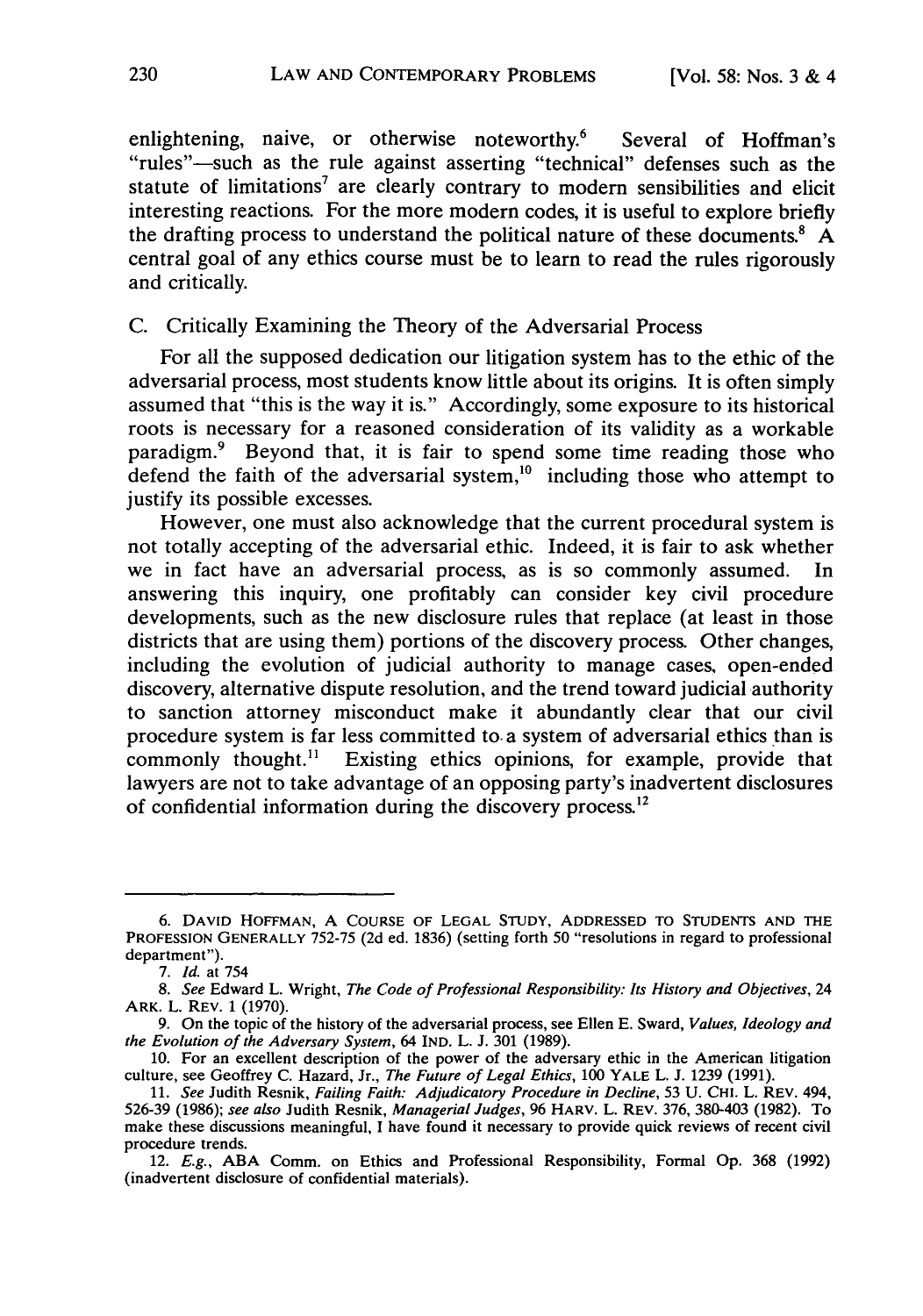D. The Alternative to the Adversarial Process: Exploring the "Officer of the Court" Paradigm

If one is critical of the adversarial process, what is the alternative? One competing notion is that of the lawyer as "officer of the court." This model is frequently alluded to by those interested in reforming litigation ethics, but what does this phrase mean in practical terms? Is the "officer of the court" formulation a workable counterbalance to the perceived excesses of the adversarial process? $13$  Numerous specific examples can be examined that pit the adversarial model against a possibly opposing "officer of the court" paradigm. One that nicely focuses the inquiry is how attorneys should deal with lying clients. Most ethics courses simply present this issue through the context of the leading criminal law case of *Nix v. Whiteside.4* However, the issues are arguably different in the civil context, and thus deserve separate analysis.<sup>15</sup> Another example of the tension is highlighted by the lawyer's duty to cite potentially adverse authority to the court. Under the adversarial ethic, the responsibility is that of the opponent and, failing that, the court itself. Adopting an "officer of the court" model would place greater responsibility on the advocate to cite adverse authority fairly.<sup>16</sup>

The "officer of the court" approach also raises interesting questions as to lawyers' obligations to uphold the dignity of the court and third parties. Should litigators receive the broad immunity for defamatory statements made in the course of litigation that American courts currently provide them?<sup>17</sup> What obligations should attorneys have to avoid discrimination even if such actions

<sup>13.</sup> For the best analysis of the "officer of the court" model, see Eugene R. Gaetke, *Lawyers as Officers of the* Court, 42 VAND. L. REV. 39 (1989). If more adventuresome, other models exist, and time can profitably be spent discussing these more radical reformulations of legal ethics. *See, e.g.,* William H. Simon, Ethical Discretion in Lawyering, 101 HARV. L. REV. 1083 (1988). A related issue is whether lawyers employed by the government have heightened ethical responsibilities. *See, e.g.,* Catherine J. Lanctot, *The Duty of Zealous Advocacy and the Ethics of the Federal Government Lawyer: The Three Hardest Questions,* 64 S. CAL. L. REV. **951** (1991).

<sup>14. 475</sup> U.S. 157 (1986).

*<sup>15.</sup> See* ABA Comm. on Ethics and Professional Responsibility, Formal Op. 353 (1987); Steven H. Goldberg, *Heaven Help the Lawyer for a Civil Liar,* 2 GEO. J. LEGAL ETHICS 885, 891-95 (1989).

<sup>16.</sup> *See* Geoffrey C. Hazard, Jr., *Arguing the Law: The Advocate's Duty and Opportunity,* 16 GA. L. REV. 821, 825-29 (1982); Jeffrey M. Smith & Thomas B. Metzloff, *The Attorney as Advocate:* "Arguing the *Law,"* 16 GA. L. REV. 841, 846-48 (1982).

<sup>17.</sup> For a discussion of the current immunity provided, see Paul T. Hayden, *Reconsidering the Litigator's Absolute Privilege to Defame,* 54 OHIO ST. L. J. 985 (1993).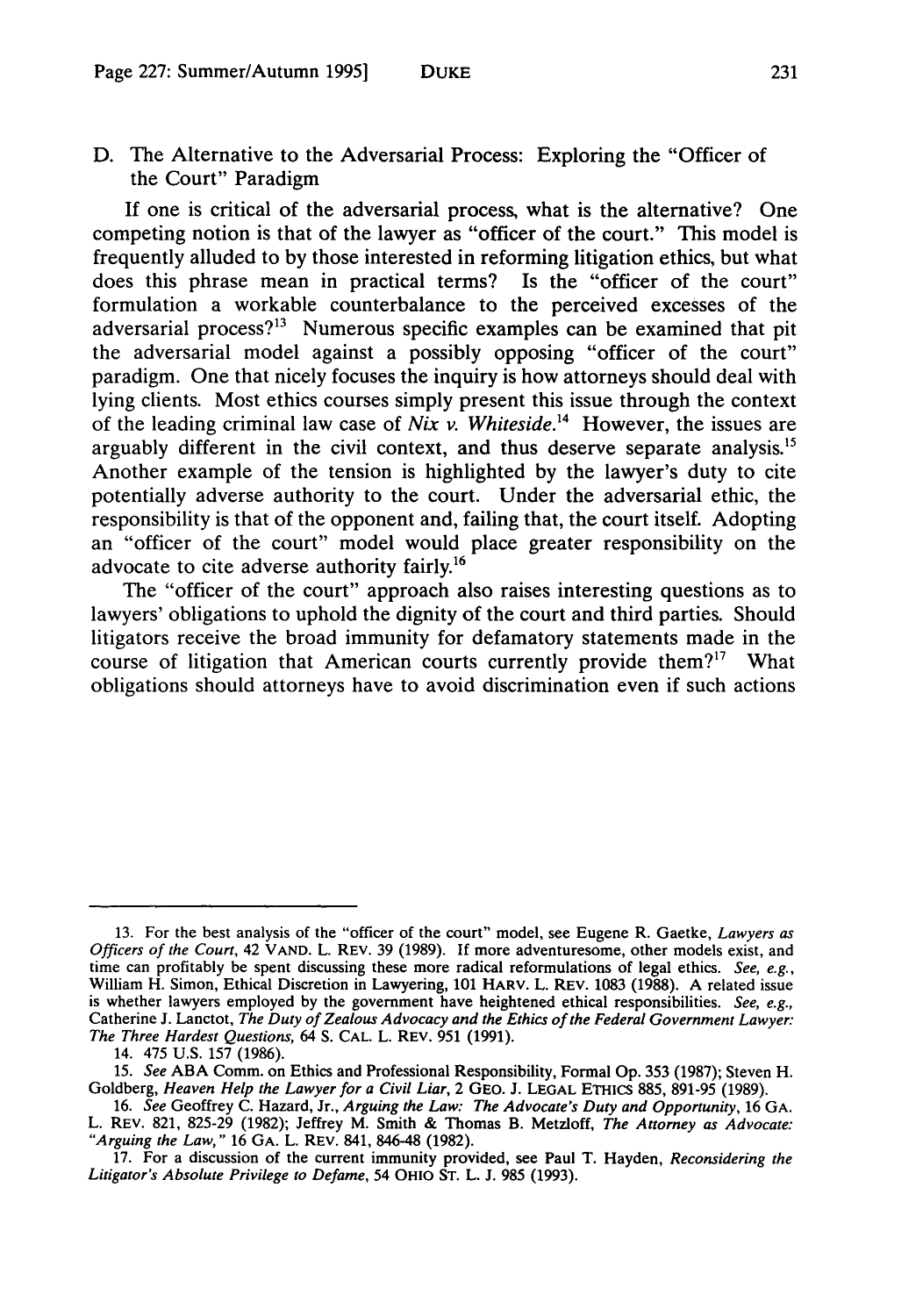serve their clients' interests?<sup>18</sup> To what extent should attorneys be able to criticize judges openly?19

More generally, exploring the "officer of the court" paradigm forces students to consider the extent of their obligations as public citizens.<sup>20</sup> Recently, this issue has come to the surface in the efforts by several states to encourage, and in some cases require, lawyers to provide pro bono services.<sup>21</sup> While not an issue that is uniquely presented in the litigation context, the policy issues are capable of being fully explored.

E. Discovery Abuse, Civility, and the Rule 11 Issue

The numerous issues and problems combined under the general heading of "discovery abuse" are central to any serious study of the ethics of civil litigation.<sup>22</sup> One pivotal aspect of this topic is the range of issues generally identified by growing concern with the civility of lawyers. It is a challenge to explore the "civility" movement, in part because the students lack the experience needed to gauge the basic assertion that lawyers are increasingly less civil.23 Nonetheless, the possible reasons for declining civility can be explored as well as the potential impact that civility codes might have on the problem. The civility movement also provides a valuable opportunity to discuss demographic changes within the profession; one possible critique of civility codes is that they represent a reactionary response to the growing diversity within the profession.<sup>24</sup>

<sup>18.</sup> The ABA is currently grappling with that issue as it considers efforts to amend Model Rule 8.4 to include a specific prohibition of discriminatory conduct. *See* STEPHEN GILLERS & ROY **D. SIMON,** JR., **REGULATION** OF LAWYERS: **STATUTES AND STANDARDS** 1996, at 394-96 (proposed rule making it professional misconduct to "knowingly manifest by words or conduct, in the course of representing a client, bias or prejudice based upon race, sex, religion, national origin, disability, age, sexual orientation or socio-economic status," although such prohibition would not "preclude legitimate advocacy" with respect to those factors).

<sup>19.</sup> For the most interesting recent case dealing with attorney criticism of a judge, see Standing Committee on Discipline v. Yagman, 55 F.3d 1430 (9th Cir. 1995).

<sup>20.</sup> *See, e.g.,* Timothy P. Terrell & James H. Wildman, *Rethinking "Professionalism, "* 41 EMORY L. J. 403 (1992).

<sup>21.</sup> GILLERS & SIMON, *supra* note 18, at 313-26 (Model Rule 6.1).

<sup>22.</sup> There are ample materials discussing the types of problems usually associated with the term "discovery abuse." *See, e.g.,* Wayne D. Brazil, *The Adversary Character of Civil Discovery: A Critique and Proposals for Change,* 31 VAND. L. REV. 1295 (1978). For an interesting recent discussion, see Paramount Communications, Inc. v. QVC Network, Inc., 637 A.2d 34, 52-56 (Del. 1994) (describing attorney misconduct during a deposition).

<sup>23.</sup> When the civility issue first arose, my own assessment was that it was a naive response to serious problems that had been adopted by a few bar associations or courts concerned with the vague issue of "professionalism." But the civility movement has shown remarkable staying power. *See* FINAL REPORT OF THE COMMITrEE ON CIVILITY OF **THE** SEVENTH FEDERAL **JUDICIAL** CIRCUIT (June 1992); Dondi Properties Corp. v. Commerce Savings & Loan Ass'n, 121 F.R.D. 284, 292-95 (N.D. Tex. 1988) (appending copies of the Dallas Bar Association Guidelines of Professional Courtesy and the Dallas Bar Association Lawyer's Creed).

<sup>24.</sup> *See, e.g.,* Amy R. Mashburn, *Professionalism as Class Ideology: Civility Codes and Bar Hierarchy,* 28 VAL. U. L. REV. 657, 670-72 (1994).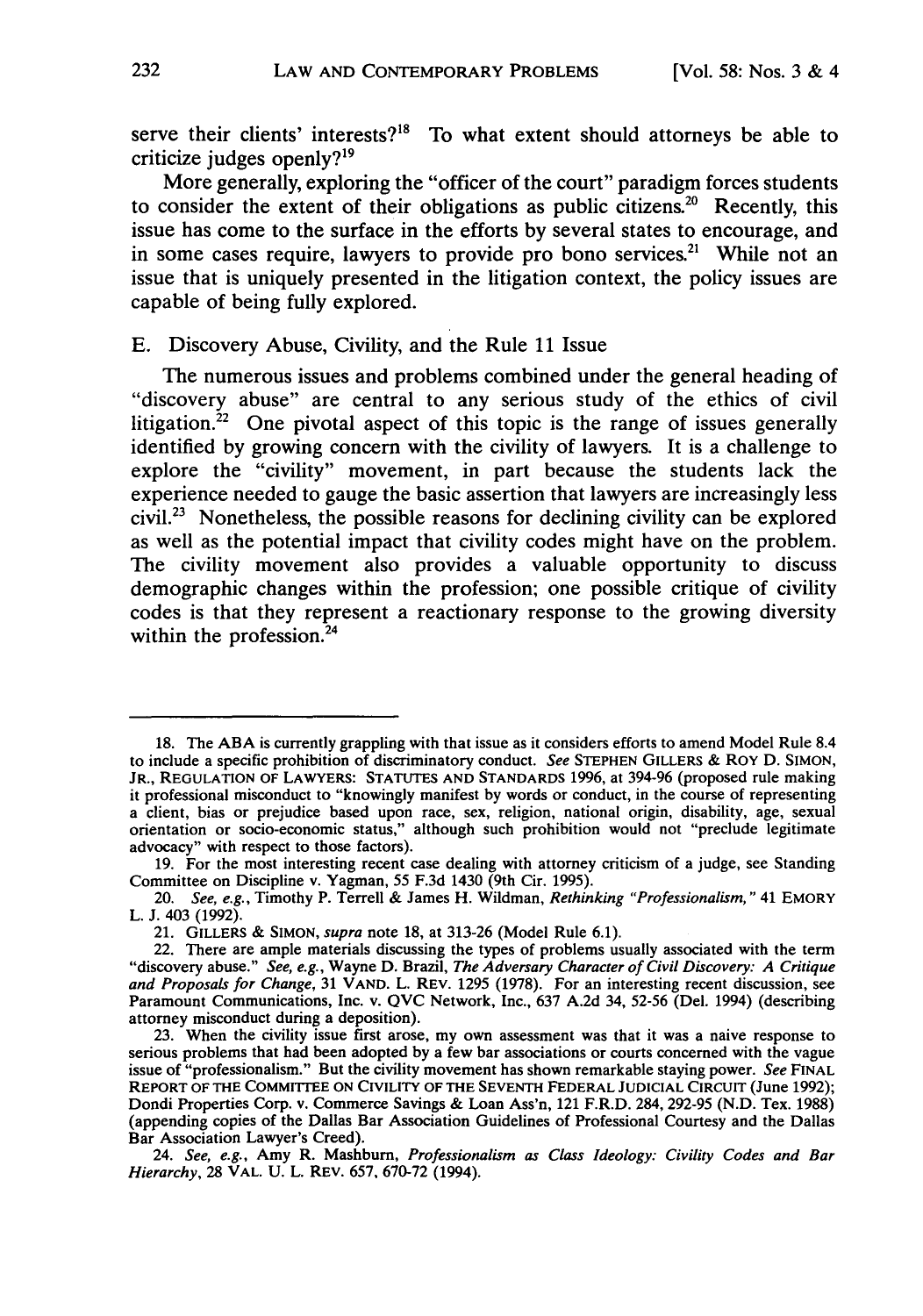The civility issue is but a sideshow compared to the main attraction of the utility of Rule **11** in controlling litigator misconduct. The experience with Rule **11** since its initial amendment in **1983** presents a superb case study for a host of issues of central importance.<sup>25</sup> Its evolution is extraordinary—from a rule with no measurable impact to one that from **1983** until **1993** resulted in the sanctioning of thousands of American attorneys. Its amendment in **1983,** which empowered federal judges to police the ethical norms of litigation attorneys, represented a bold experiment and a radical restructuring of our profession's understanding of lawyer accountability. That the profession balked at the effort, as evidenced **by** the recent **1993** amendments that reduced the likelihood of active judicial supervision, should in retrospect not be surprising. What is currently difficult to assess is the impact that the new Rule **11** will have. Views on this subject vary widely: Some view the new rule as a welcome return to the status quo; others still believe that even the watered-down version represents a major deterrent to effective advocacy; still others (like myself) believe that the new version is essentially a repudiation of a **highly** desirable development toward greater attorney accountability.

In the course, I try to explore aspects of the Rule **11** problem that go beyond that which was covered in Civil Procedure. The details of the rule itself are presented quickly to provide a common starting point. Interpretations of the rule (such as who is liable) are not critical in this context because the goal is to understand generally what the rule is intended to accomplish, not the details of Rule 11 practice.<sup>26</sup> Instead, the course focuses on the rule's impact on the profession. To an extent, this involves empirical analysis." Beyond that, an exploration of the rule's impact on the profession involves a discussion of whether it is desirable to have active judicial control over litigation attorneys, especially plaintiffs attorneys. Additionally, my goal is to force students to focus on the impact and purpose of the 1993 revision to Rule 11—why was it changed? $28$  What groups supported and opposed its amendment? What impact will the new Rule **11** have on efforts to control attorney misconduct?

**<sup>25.</sup>** Obviously, some portion of the history and structure of Rule **11** would be considered mandatory **by** most civil procedure teachers. Indeed, it is a topic that most professors desire to teach in order to proclaim that they are "instilling" ethics in their substantive courses. **I** am not aware of any study indicating the depth in which civil procedure teachers in fact cover Rule **11** beyond studying the Rule itself and the Supreme Court cases interpreting it. **My** own guess is that since the **1993** revision of Rule **11,** the amount of time spent on Rule **11** in most civil procedure classes has decreased. In my view, what is missing from the coverage provided in most civil procedure texts is an analysis of the empirical evidence from which a student could assess the wildly contradictory claims offered **by** partisans during the **1993** amendment debates about the effectiveness of the **1983** version of the rule.

**<sup>26.</sup>** Possible alternative structures to Rule **11** are discussed. For a discussion of one alternative approach, see William W Schwarzer, *Rule 11 Revisited,* **101** HARV. L. REV. **1013 (1988).**

**<sup>27.</sup>** For a discussion of an analytical framework and empirical data assessing Rule **11,** see Stephen B. Burbank, *The Transformation of American Civil Procedure: The Example of Rule 11, 137 U. PA. L.* REV. **1925 (1989).**

**<sup>28.</sup>** Amendments to the Federal Rules of Civil Procedure, **507 U.S. 1089, 1096-99 (1993)** (Scalia, **J.,** dissenting).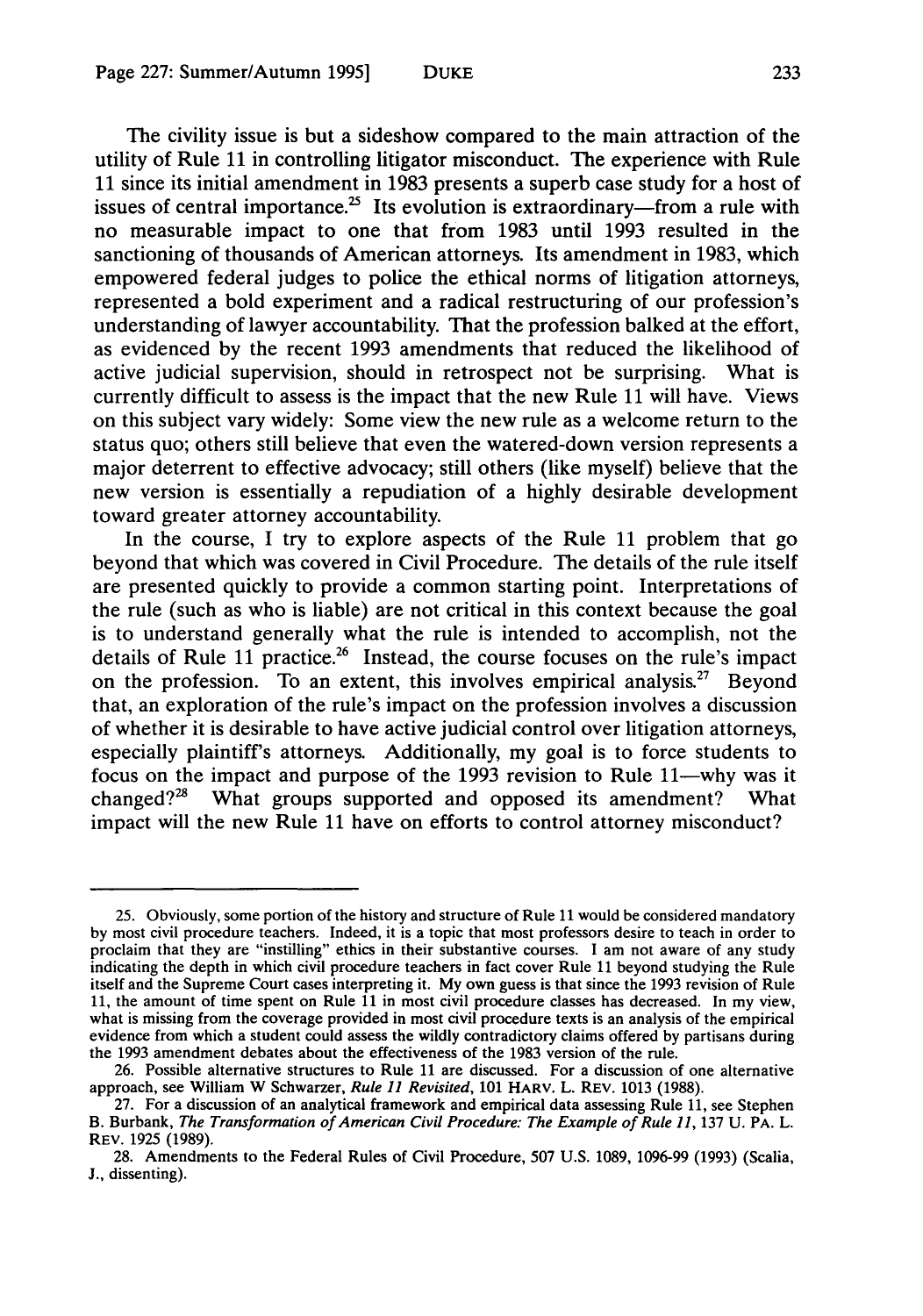#### F. Conflicts of Interest

Analyzing conflicts of interest issues is a central task for any serious examination of legal ethics. The conflicts rules are written generally to apply to all attorneys; applying them in specific situations requires careful application of general terms. One of the constant refrains from practitioners is that the conflicts rules provide little specific guidance. However, their structure may adequately be understood by examining the function of the rules in specific contexts. Civil litigation provides a rich area for exploration. As a practical matter, the wealth of civil litigation materials is a function of the fact that much of the law on conflicts has arisen from motions filed in civil actions to disqualify opposing counsel. As a result, while conflicts issues in other areas often require conjecture and extrapolation, litigation conflicts-such as the propriety of counsel litigating against a former client-can be analyzed with the aid of extensive case law.<sup>29</sup> Elusive issues such as the "appearance of impropriety" can be discussed against the backdrop of actual scenarios, such as the problems created with law firm mergers.<sup>30</sup>

More systemic questions of the purpose of conflicts of interest concerns can also be identified and examined. Recently, attention has been given to the problems of "positional" conflicts of interest—a concern primarily focused on litigators—which relate to attorneys who are arguing for the adoption of a legal principle on behalf of one client, but who have past or present clients whose interests may be harmed should that legal position be adopted. In the past, most observers assumed that this sort of conflict was permissible because lawyers did not personally vouch for the validity of the legal positions they espoused. However, with the growing specialization of litigation practice, the concerns with positional conflicts have grown.<sup>31</sup>

## G. The Ethics of Negotiation and Settlement

While all attorneys negotiate, civil litigation provides a rich context for analyzing the responsibility of lawyers within the negotiation process. Settlement negotiations can provide a wide range of examples of potentially troublesome tactics. The current ethics rules adopt a predominantly laissez-faire approach to regulating attorney conduct in negotiations. The rules tolerate the use of various negotiating tactics based upon an acceptance of the "cultural norms" of the legal profession and rely on other aspects of the adversarial

<sup>29.</sup> *See, e.g.,* Crawford W. Long Memorial Hosp. v. Yerby, 373 S.E.2d 749 (Ga. 1988) (discussing propriety of lawyer who had previously handled numerous malpractice claims on behalf of hospital representing a malpractice plaintiff against the hospital).

<sup>30.</sup> *See* Picker Int'l, Inc. v. Varian Assoc., 869 F.2d 578 (Fed. Cir. 1989).

<sup>31.</sup> *See* John S. Dzienkowski, *Positional Conflicts of Interest,* 71 TEX. L. REV. 457 (1993); *see also* ABA Comm. on Ethics and Professional Responsibility, Formal Op. 377 (1993) (positional conflicts).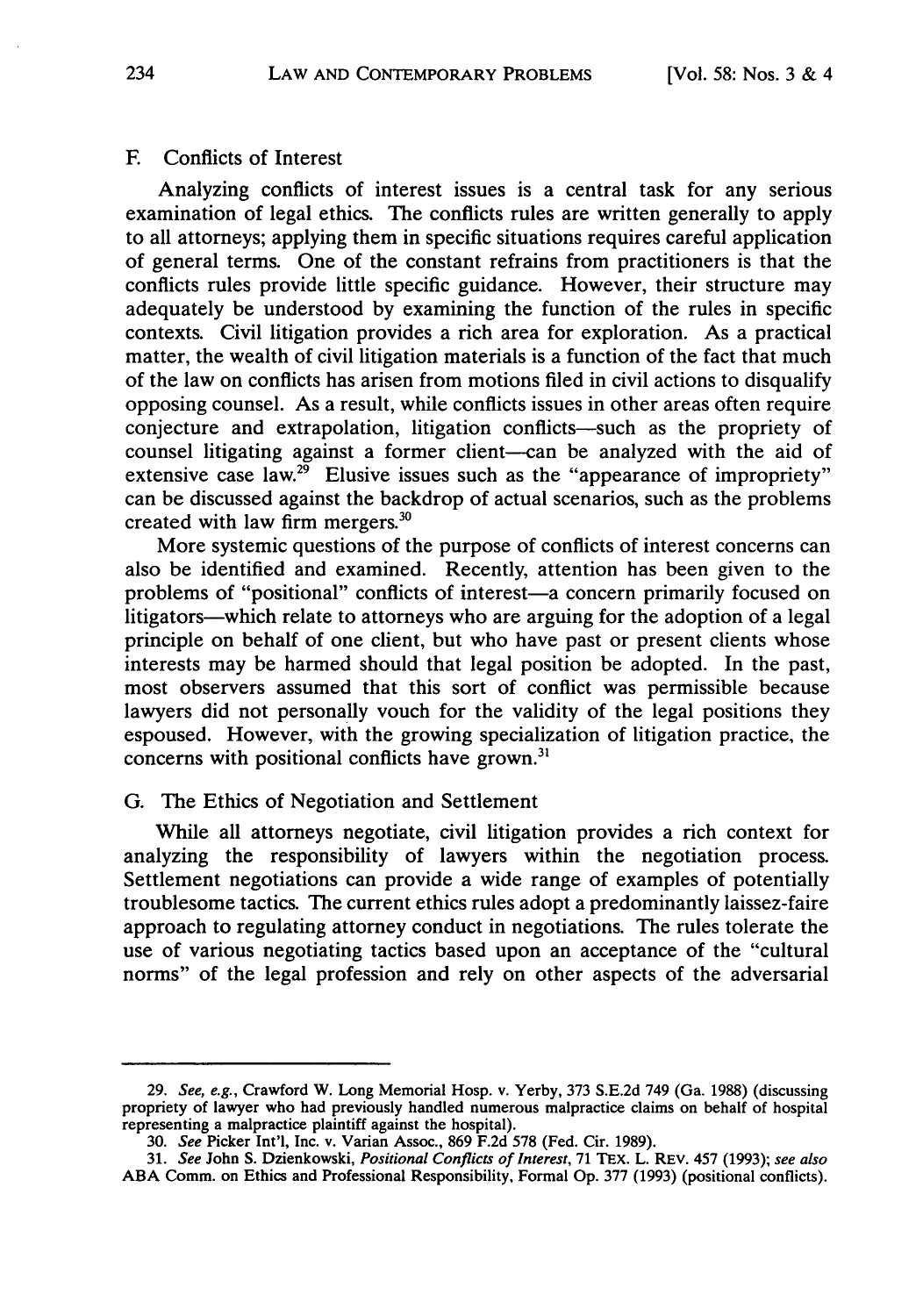process, such as party access to discovery, to ensure fairness within negotiations.<sup>32</sup>

Not surprisingly, the current approach has been subject to considerable criticism. The problems identified are not of only theoretical concern; the incentives for lawyers to lie or engage in subterfuge during negotiations are strong.<sup>33</sup> The general argument in favor of demanding higher ethical standards in the negotiations context was first articulated **by** Judge Rubin in his widely cited article from the mid-1970s where he encourages at least a minimum ethic of honesty in negotiations.<sup>34</sup> Nonetheless, there remains substantial support for the current regime. This view challenges Rubin's proposed reforms in large part for practical reasons-how as a practical matter can an ethic of honesty be enforced even if one could articulate an appropriate standard?<sup>35</sup> Negotiations take part largely in private sessions; determining who said what to whom would be difficult at best in most situations. This debate presents an excellent opportunity to discuss what continues to be a daunting aspect of the law of ethics generally: What groups or agencies are in fact going to define and enforce ethical norms?<sup>36</sup> How important are enforcement considerations to determining appropriate standards of ethics?<sup>37</sup> My students have been about equally divided on the desirability of articulating a stronger negotiating ethic. The challenge for those who want to do more is to articulate what goals one wants to accomplish. On this point, an historical review of the efforts to do so in the early drafts of the Model Rules and also of earlier ethics codes are instructive. $38$ 

<sup>32.</sup> For a more contemporary criticism of the current ethics rules, see Ruth Fleet Thurman, *Chipping Away at Lawyer Veracity: The ABA's Turn Toward Situation Ethics in Negotiations,* 1990 J. DIsP. RESOL. 103.

<sup>33.</sup> *See, e.g.,* Gerald B. Wetlaufer, *The Ethics of Lying in Negotiations,* 75 IOWA L. REV. 1219, 1226- 30 (1990) (detailing the effectiveness of lying in negotiation).

<sup>34.</sup> Alvin B. Rubin, *A Causerie on Lawyers' Ethics in Negotiation,* 35 LA. L. REV. 577, 590-92 (1975).

<sup>35.</sup> *See, e.g.,* James J. White, *Machiavelli and the Bar: Ethical Limitations on Lying in Negotiation,* 1980 AM. BAR FOUND. RES. J. 926, 929-30, 937-38.

<sup>36.</sup> *See* David B. Wilkins, *Who Should Regulate Lawyers?,* 105 HARV. L. REV. 801 (1992).

<sup>37.</sup> This topic thus provides an excellent setting for discussing what should be the goals of a code of professional ethics given the tension between aspirational norms and a discipline-based approach. *See* Stephen Gillers, *What We Talked About When We Talked About Ethics: A Critical View of the Model Rules,* 46 OHIO ST. L. J. 243, 255, 260-62 (1985).

<sup>38.</sup> For an example of an early attempt to create a stronger negotiation ethic, see Rule 4.1. MODEL RULES OF PROFESSIONAL CONDUCT Rule 4.1 (Discussion Draft **1980).** This draft rule provided in part as follows:

As negotiator, a lawyer should consider not only the client's short-run advantage but also his or her long-run interests, such as the state of future relations between the parties. The lawyer should help the client appreciate the interests and position of the other party and should encourage concessions that will effectuate the client's larger objectives. A lawyer should not transform a bargaining situation into a demonstration of toughness or hypertechnicality or forget that the purely legal aspects of an agreement are often subordinate to its practical aspects. When the alternative to reaching agreement is likely to be litigation, the lawyer should be aware that, although litigation is wholly legitimate as a means of resolving controversy, a fairly negotiated settlement generally yields a better conclusion. A lawyer should also recognize that the lawyer's own interest in resorting to litigation may be different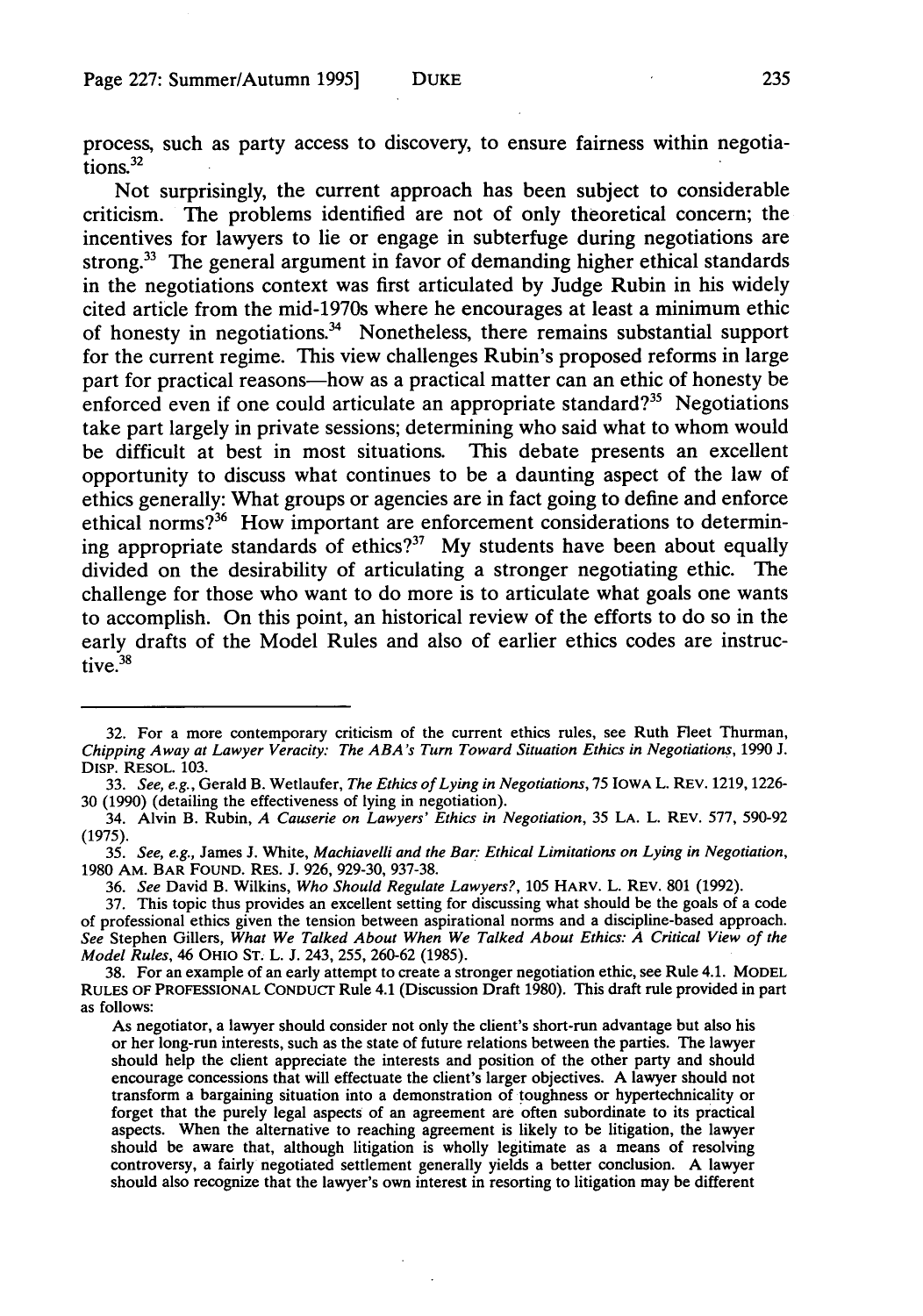In discussing the subject, any number of useful "real world" issues can be profitably examined. For example, recently there has been much debate over the desirability of permitting parties to require confidentiality provisions in settlement agreements.<sup>39</sup> While probably acceptable in routine cases, the effects of confidentiality in other contexts-such as sexual abuse claims against psychiatrists-raises challenging policy issues with a distinctly ethical component on both sides of the negotiating table. For the plaintiff, the ability to threaten (whether explicitly or otherwise) to report a professional to a disciplinary authority arguably can provide unfair bargaining leverage. Indeed, claims against attorneys present the additional ethical obligation to report known misconduct under applicable professional rules.<sup>40</sup> For the defendant, the opportunity to "buy off" the plaintiff's silence is even more troubling: Should lawyers be permitted to negotiate settlements that insist upon their clients not reporting known abusers to the disciplinary authorities?<sup>41</sup> Specific examples of this type of conduct provide an excellent base upon which to discuss the trend toward greater confidentiality in settlement agreements and the counterresponse in some states to restrict such agreements.<sup>42</sup>

After discussing the individual lawyer's obligations in the context of negotiations, it is useful to explore the larger issue of the civil justice system's commitment to the issue of settlement. Too often, we stop our discussion of ethics at the micro level of considering how one attorney negotiates against another. Ethical considerations are clearly operating at the systemic level as well. Much has been done in the past fifteen years to force parties to consider settlement; efforts range from increased judicial authority to pursue settlement directly to the use of a panoply of alternative dispute resolution ("ADR") methods designed to facilitate (or arguably coerce) settlement. The literature is rich here on what motives inform these developments.<sup>43</sup> Are they supported

from a client's interest in doing so.

*See also* **HOFFMAN,** *supra* note **6,** at **758-59** (setting forth "resolutions" **19** and 22, which discuss the lawyer's obligation to respect a client's "wishes and real interests" with respect to compromise except when a client's reputation is involved as such cases "do not admit of compromise"). For an analysis of how other ethics rules impact the attorney's negotiating strategies, see Robert **J.** Condlin, *Bargaining* in the Dark: The Normative Incoherence of Lawyer Dispute Bargaining Role, 51 MD. L. REV. 1 (1992).

<sup>39.</sup> *See, e.g., Confidential Settlements and Sealed Court Records: Necessary Safeguards or Unwarranted Secrecy?,* 78 **JUDICATURE** 304, 304-11 (1995).

*<sup>40.</sup> See In re* Himmel, 533 N.E.2d 790 (Ill. 1988) (sanctioning attorney, who represented a plaintiff in a malpractice action against the client's former attorney, for failing to report the former attorney's misconduct).

<sup>41.</sup> For an interesting discussion of the problem, see Irwin D. Miller, *Breaking the Written Code of Silence in Legal Malpractice Settlements,* 6 GEO. J. LEGAL ETHics 187 (1992).

<sup>42.</sup> *See* Lloyd Doggett **&** Michael **J.** Mucchetti, *Public Access to Public Courts: Discouraging Secrecy in the Public Interest,* 69 TEX. L. REV. 643, 645-46 (1991).

<sup>43.</sup> *See, e.g.,* Stephen McG. Bundy, *The Policy in Favor of Settlement in an Adversary System, 44* HASTINGS L. J. **1** (1992); Owen M. Fiss, *Against Settlement,* 93 YALE L. J. 1073 (1984); Marc Galanter, *The Quality of Settlements,* 1988 J. DisP. RES. 55. For consideration of the issues as they relate to the growth of ADR, see Carrie Menkel-Meadow, *Pursuing Settlement in an Adversary Culture: A Tale of Innovation Co-opted or "The Law of ADR,"* 19 FLA. ST. U. L. REV. 1 (1991).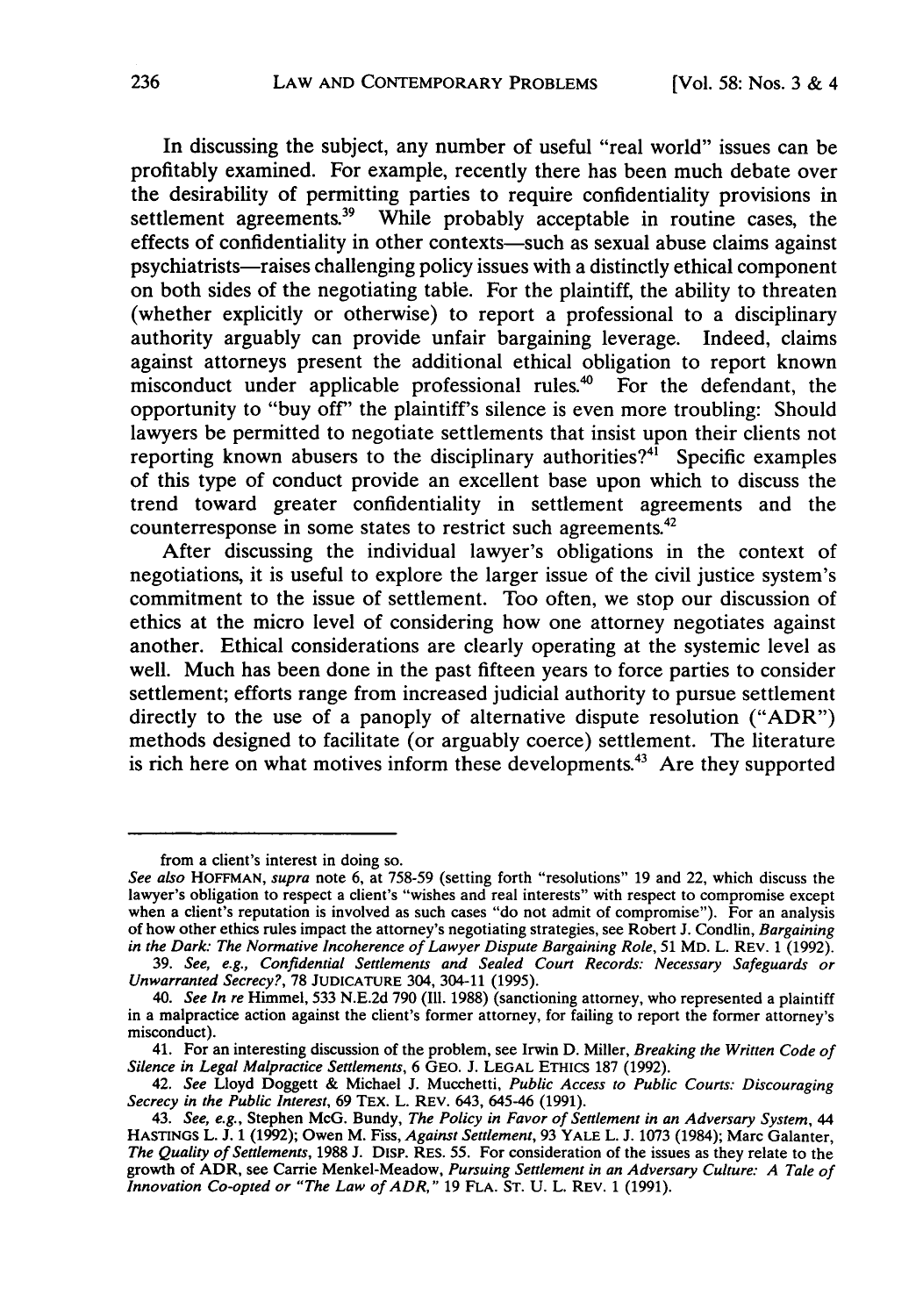**by** a changed belief in the inherent desirability of settlement or are they largely a practical reaction to burgeoning dockets?

## H. "Law as a Business" and Related Issues

Usually, the phrase "law as a business" is expressed derogatorily; the law becoming more of a business is contrasted with the prior days when "law was a profession." Personally, I have never shared this basic orientation that the law becoming more business-like was a negative. Much of what is wrong with the legal profession can be traced to its lack of certain "business" attributes, such as the profession's failure to articulate an ethic of efficiency or develop strategies for decreasing the cost of legal services. Regardless of one's views, the topic of the business of law provides ample material for consideration in the litigation context. The topic of legal advertising, upon which the profession has spent so much of its attention, can be accessed well through the eyes of civil litigators. Certainly, most of the "offending" lawyers who advertise or are accused of unethically soliciting business are in fact civil litigators such as those who descend on the scene of major accidents or disasters.<sup>44</sup> These cases provide interesting windows of opportunities for discussing issues of profound importance.

Numerous other "business" issues present interesting topics for student consideration. For example, the Supreme Court's decision in *Peel v. Attorney Registration and Disciplinary Commission"5* provides an excellent basis for considering how the profession should orient itself with respect to specialization. Interesting ethical concerns are also raised **by** various billing practices. Most students have some familiarity with the many issues raised **by** the common practice of hourly billing, such as the impact on the lawyers' incentives with respect to settlement and the advice they provide clients.<sup>46</sup> Such discussions can be balanced **by** critical analysis of the ethical concerns raised **by** the routine use **by** plaintiff's attorneys of the contingency fee. In complex civil actions, the problems of financing litigation and its impact on the attorneys become even more profound.<sup>47</sup>

<sup>44.</sup> Most of the leading Supreme Court cases in legal advertising deal with civil litigators. *See, e.g.,* Florida Bar v. Went for It, Inc., **115 S.** Ct. **2371 (1995)** (direct mail solicitation **by** plaintiff attorneys to injury victims); Zauderer v. Office of Disciplinary Counsel of Supreme Court of Ohio, 471 **U.S. 626 (1985)** (advertisement **by** lawyer seeking plaintiffs hurt **by** Dalkon Shield).

<sup>45. 496</sup> **U.S. 91 (1990).**

<sup>46.</sup> **ABA** Comm. on Ethics and Professional Responsibility, Formal **Op. 389** (1994) (discussing variety of unethical billing arrangements); *id.,* Formal **Op 379 (1993)** (discussing validity of contingency fees in cases in which liability is not seriously contested); William **G.** Ross, *The Ethics of Hourly Billing by Attorneys,* 44 RUTGERS L. REV. **1 (1991).**

<sup>47.</sup> *See* Vincent R. Johnson, *Ethical Limitations on Creative Financing of Mass Tort Class Actions,* 54 BROOK. L. REV. **539 (1988).** Case law in this area also provides challenging examples. *Compare In re* "Agent Orange" Product Liability Litigation, **611** F. Supp. 1452 **(E.D.N.Y. 1985)** (upholding financing arrangement that paid "investing" attorneys three times their investment even though it reduced the amount to be received **by** the attorney who had done the lion's share of the work) *with In re* "Agent Orange" Product Liability Litigation, **818 F.2d 216 (2d** Cir. **1987)** (invalidating same arrangement).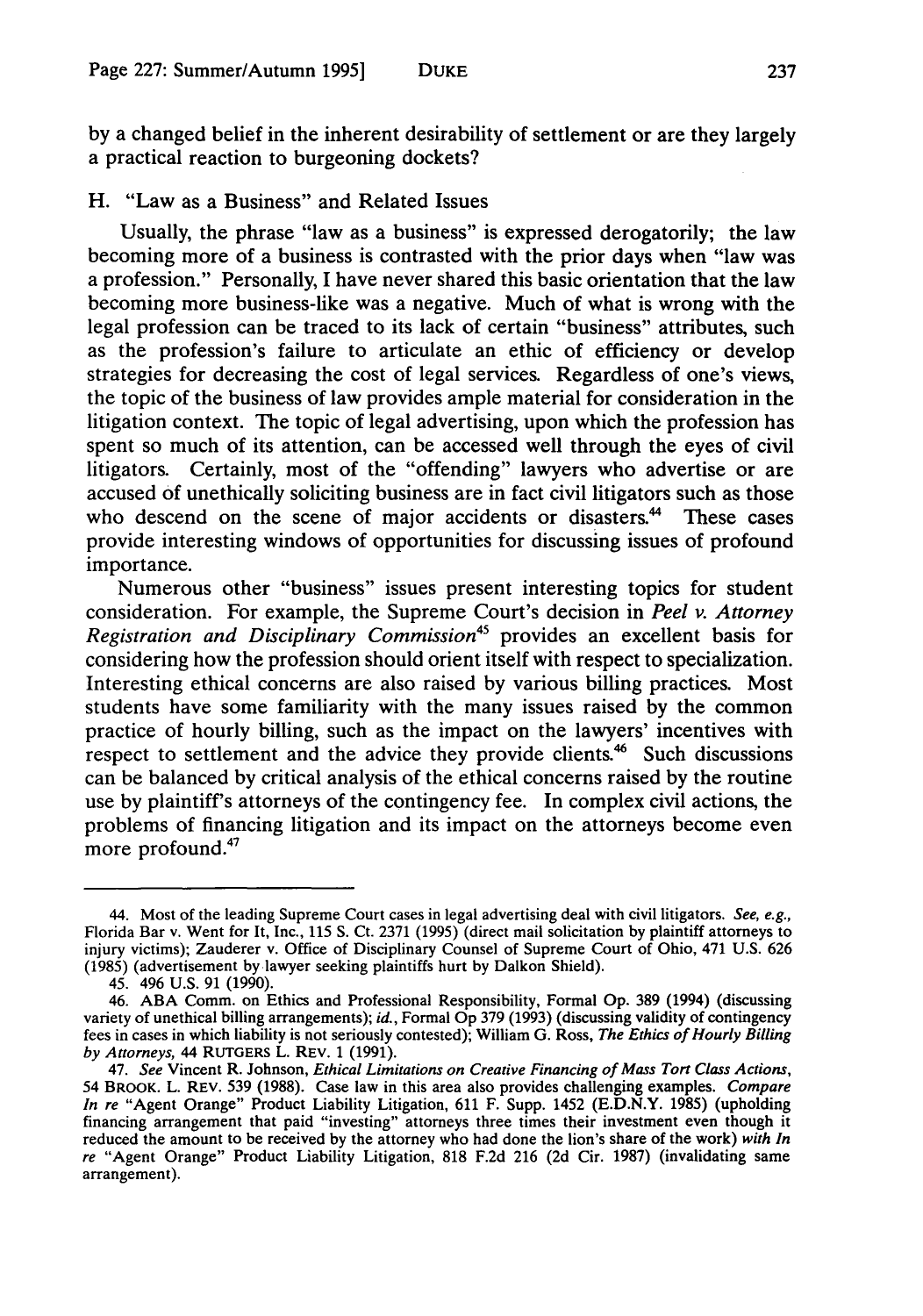#### \* \* \* \* \*

Like all courses, my goals with respect to the seminar continue to evolve. Having now taught the course three times, I continue to find new material to enrich the basic outline described above. It is a course I enjoy teaching, and which, according to their evaluations, students enjoy taking. I do not believe that the material could be adequately covered by increasing the number of ethical issues covered during the first-year civil procedure course. Much of the benefit of the in-depth discussions relates to the students' sharing of their own experiences as summer associates with such concerns as discovery abuse and the excesses of the adversarial process. While a few first-year students might have some relevant experience upon which to draw, most will not.

#### III

#### REFLECTIONS **ON** THE SPECIALIZED APPROACH

The advanced civil litigation seminar was by no means the only specialized ethics course offered at Duke Law School. During the past three years, approximately one-third of Duke's tenured faculty, along with several of our adjunct faculty, have taught an upper-level ethics course supported by the Keck Foundation. Over ten specialized courses have been offered. Many were, like the litigation example described above in detail, "contextualized" offerings that focused discussions on a particular area of legal practice. Such courses included examinations of ethical issues faced by lawyers principally involved in particular fields such as administrative law, $48$  corporate law, criminal law, and family law. Other courses focused on the ethical issues faced by particular groups of lawyers, such as those employed by the government. Another course provided students with an introduction to and appreciation for the special responsibilities of judges within our system of justice.

Overall these courses have been popular,<sup>49</sup> although a formal evaluation of the entire group of classes has not yet been completed. Student interest has been high; the majority of the courses, typically seminars, were overenrolled. Overall, more than one-third of the 1995 graduating class took one or more of the advanced ethics offerings.

Another tangible benefit was the impact on the faculty who taught the courses. In my discussions with them, the faculty repeatedly noted the perceived benefit of having immersed themselves in the subject-matter. One

<sup>48.</sup> This course focused primarily on the myriad of ethical concerns raised by the recent savings and loan crisis. *See Laborers in Different Vineyards? The Banking Regulators and the Legal Profession* (ABA 1993)(Lawrence Baxter, Reporter). *See also* Lawrence Baxter, *Reforming Legal Ethics in a Regulated Environment: An Introductory Overview,* 8 GEO. **J. LEGAL ETHICS** 181 (1995).

<sup>49.</sup> The student evaluations from the Ethical Issues in Judicial Decision-Making course were especially strong. One student noted that the course was "probably the most consistently interesting and important course I have taken in my five semesters at Duke. The judges were amazing resources and terrific instructors. PLEASE continue this course (preferably with these judges)." Another and terrific instructors. PLEASE continue this course (preferably with these judges)." remarked that the judges were "inspirational."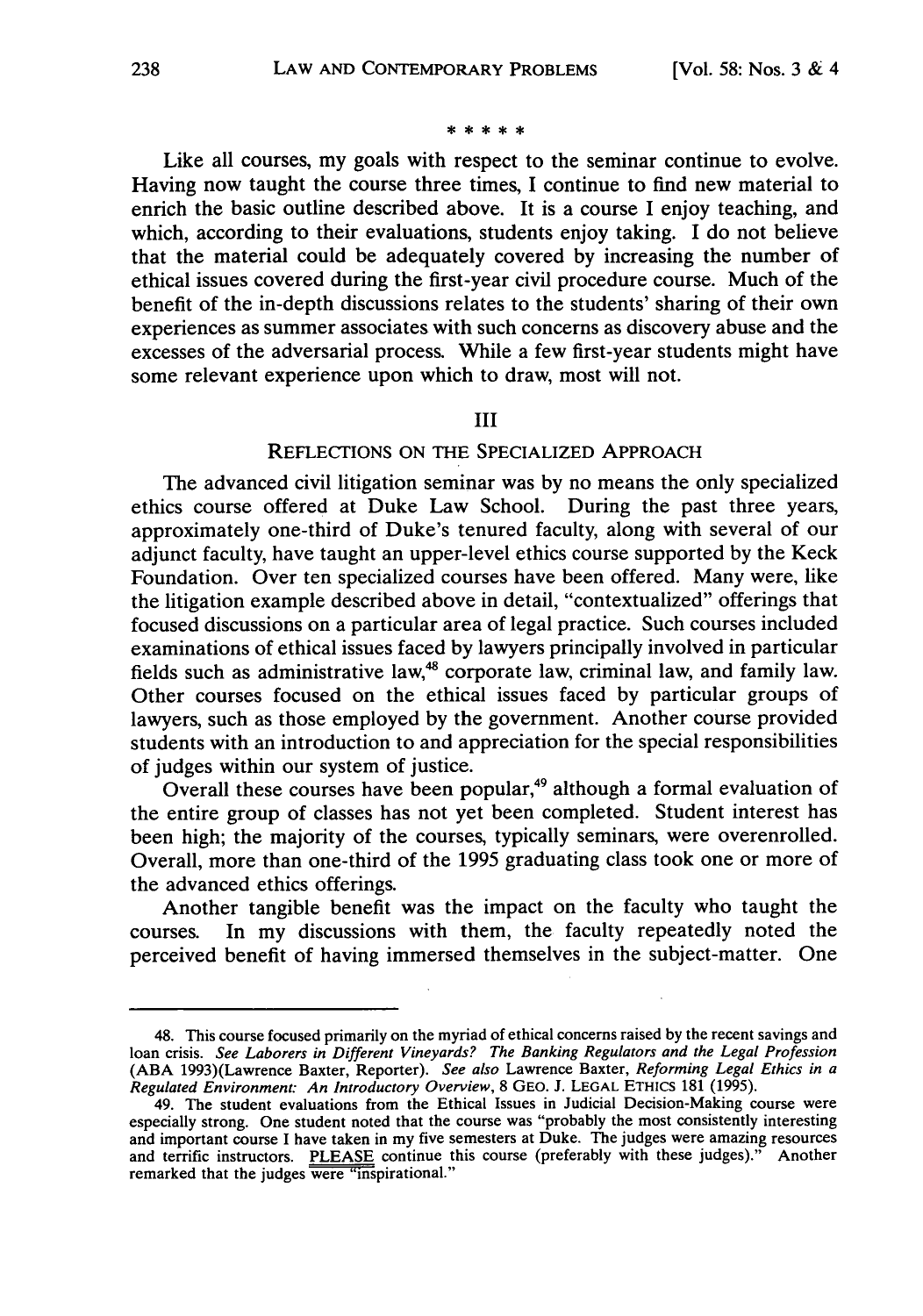faculty member reported that the course forced her, for the first time, to read the Model Rules in their entirety, a process she found quite revealing. Most faculty believed that the challenge of preparing a new course, often out of whole cloth, was an important exercise providing greater insight into the ethical issues of moment than would have been afforded by "cutting and pasting" to add a few ethical issues within the confines of their traditional courses. The immersion in the specialized course provided greater confidence in their proficiency to deal competently with ethical questions. Moreover, having run the gauntlet of designing a specialized course, faculty members were better able to pick and choose those ethical issues that they believed would be most suitable to include within the confines of their substantive courses. The somewhat unexpected benefit of our specialized approach may well be that we achieve a greater long-range commitment to "mainstreaming" than would have been achieved if we had focused on that as our primary goal.

Several questions do present themselves, however, in evaluating the specialized approach. Perhaps the most important is how feasible is it for any law school to make such a significant commitment to offering a host of courses, even in such an important area as ethics? Even with the significant commitment we made with the generous help of the W.M. Keck Foundation, only a portion of our students took an advanced ethics course. Is such an expenditure justified? If the goal were to require all students to take such an advanced offering, it is obvious that significant additional resources would be required. Will faculty members, perhaps willing to teach a seminar to develop their own understanding of how ethical issues relate to their area of expertise, continue to be interested in teaching such courses on a regular basis?

#### IV

#### **CONCLUSION**

The Duke Law School approach to teaching ethics through a set of advanced ethics offerings is not necessarily an argument against trying to "mainstream" legal ethics. Rather, it is a different model designed to accomplish the same goal: providing a strong base of ethical training for our law students in meaningful and relevant ways. Both models require a dedicated and interested faculty willing to expand their teaching interests. For the faculty member who undertakes the challenge of teaching a specialized course in ethics and who as a result is immersed in the ethical issues relevant to his or her work, the rewards are potentially greater than those offered by adding a few ethical issues to their existing substantive courses.